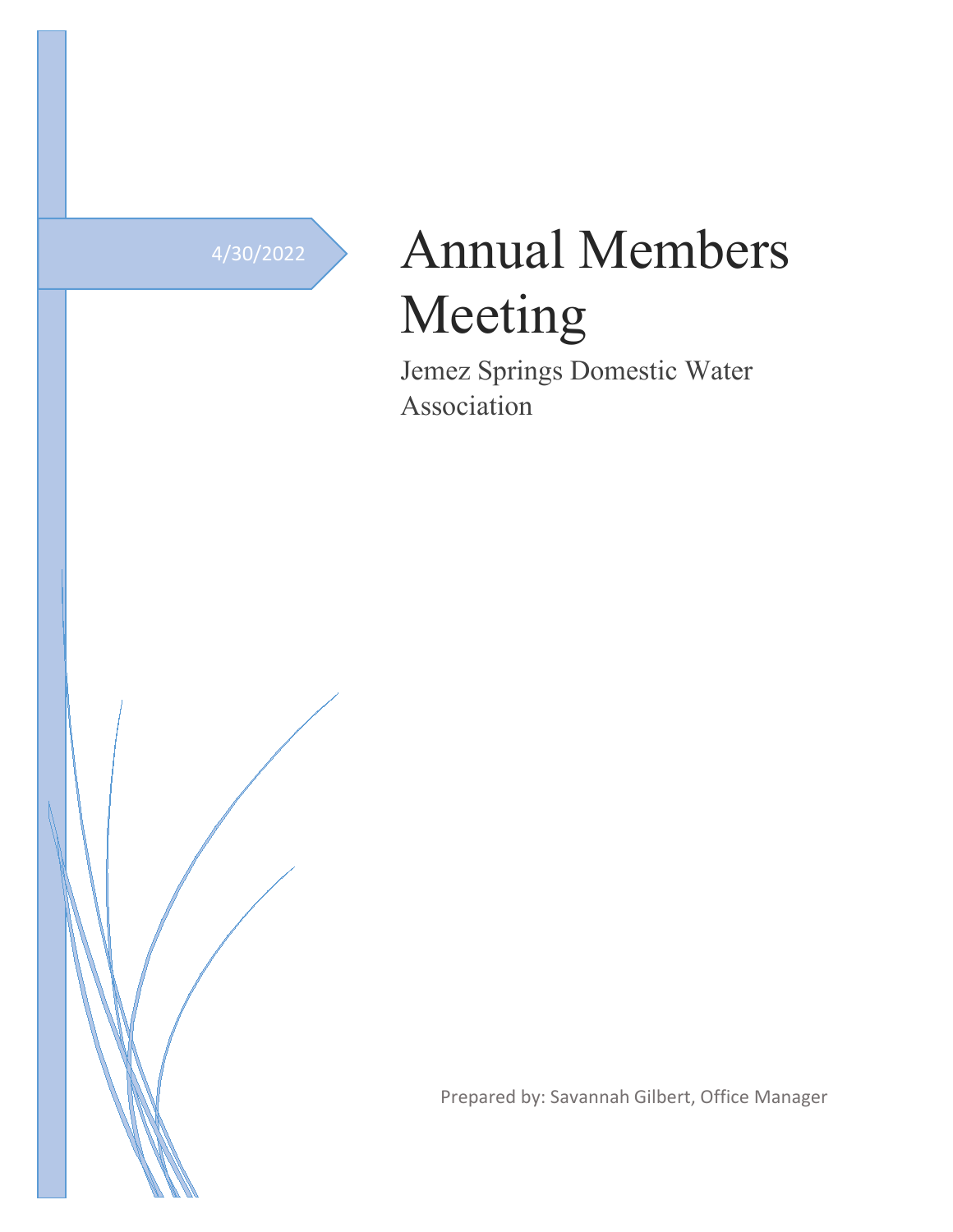## Jemez Springs Domestic Water Association

### Annual Members' Meeting

## April 30, 2022 10:00 a.m.

#### *Meeting to be held at Madonna Hall*

If you are an individual with a disability who is in need of a reader, amplifier, qualified sign language interpreter, or any other form of auxiliary aid or service to attend or participate in or hear the meeting, please contact the Office Manager at JSDWA offices at least one week prior to the meeting or as soon as possible. Public documents, including the agenda and minutes, can be provided in various accessible formats. Please Contact the Office Manager at JSDWA office if a summary or other type of accessible format is needed. This establishment is an equal opportunity provider and employer.

#### AGENDA

- 1. CALL TO ORDER
- 2. PROOF OF NOTICE OF MEETING
- 3. PROOF OF QUORUM
- 4. APPROVAL OF AGENDA
- 5.
- 6. READING AND APPROVAL OF MINUTES
- 7. DIRECTORS' AND OPERATOR'S REPORTS
	- a. President John Merhege
	- b. Operator Fletcher Holliday
- 8. TREASURER'S FINANCIAL REPORT
	- a. Secretary/Treasurer Bob Wilson
	- b. Rate Increases
- 9. CURRENT AND FUTURE PROJECTS, INFRASTRUCTURE CAPITAL IMPROVEMENT PLAN
- 10. COMMENTS AND CONCERNS FROM THE MEMBERS
- 11. ELECTION OF DIRECTORS
- 12. OLD OR UNFINISHED BUSINESS
- 13. NEW BUSINESS
- 14. ADJOURNMENT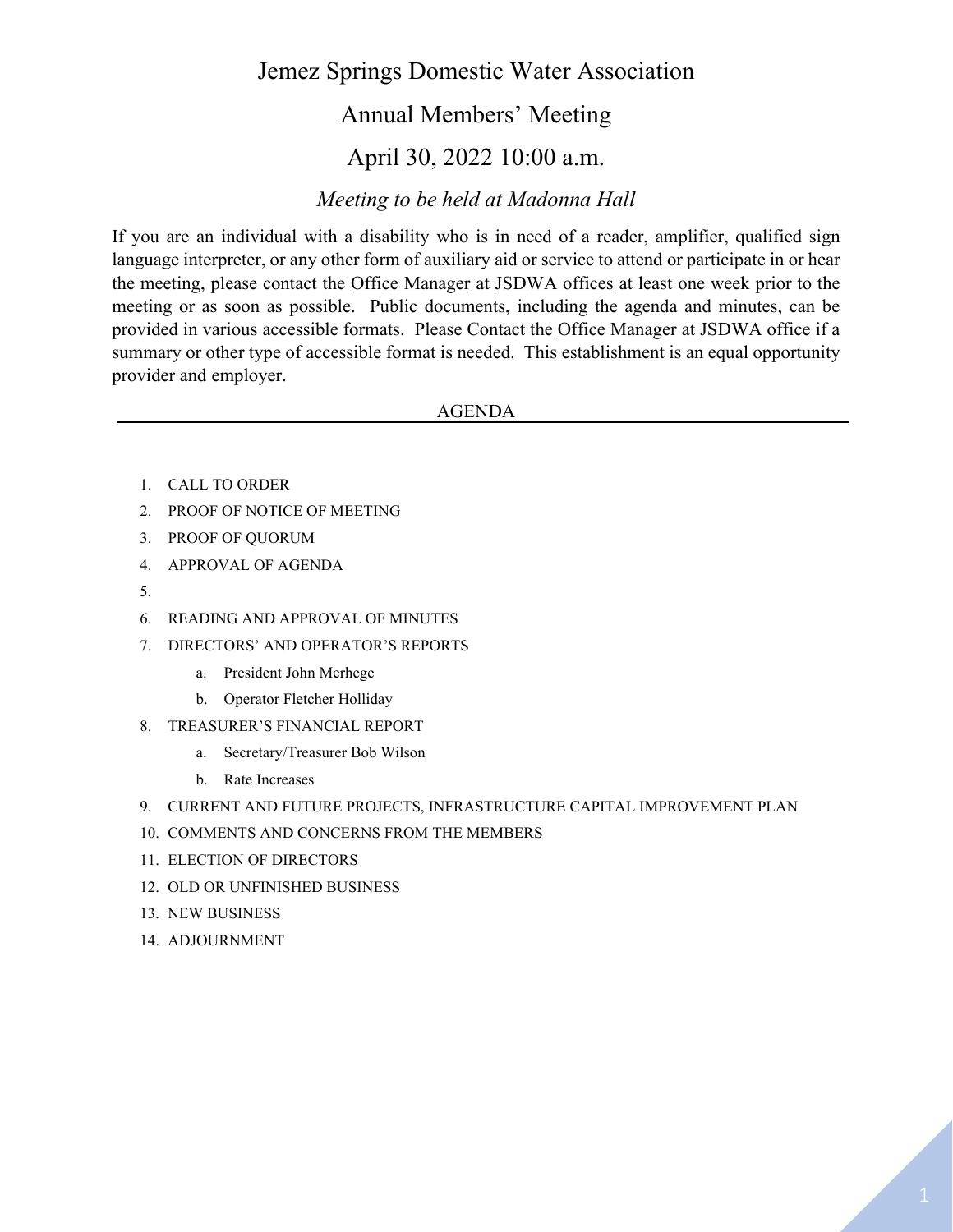# Jemez Springs Domestic Water Association Annual Members' Meeting August 7, 2021 10:00 a.m.

#### *Meeting to be held at Madonna Hall*

If you are an individual with a disability who is in need of a reader, amplifier, qualified sign language interpreter, or any other form of auxiliary aid or service to attend or participate in or hear the meeting, please contact the Office Manager at JSDWA offices at least one week prior to the meeting or as soon as possible. Public documents, including the agenda and minutes, can be provided in various accessible formats. Please Contact the Office Manager at JSDWA offices if a summary or other type of accessible format is needed. This establishment is an equal opportunity provider and employer.

#### **Minutes**

- 1. CALL TO ORDER-The meeting was called to order at 10:05 by President John Merhege. Present at the meeting were President John Merhege, Vice-President Joe Bowen, Secretary/Treasurer Bob Wilson, Director Barry Walker, Office Manager Savanah Gilbert, and Operator Fletcher Holiday.
- 2. PROOF OF NOTICE OF MEETING-Savannah Gilbert explained that notice of the meeting was mailed to each member on the back of the July  $6<sup>th</sup>$  bill, and notices were posted at the Jemez Springs Village Office, the Village of Jemez Springs Library Conference Room, the Jemez Springs Post Office, the Jemez Stage Stop Restaurant, and the door of the JSDWA office. Additionally, postcards were mailed to each member on July  $6^{\text{th}}$ .
- 3. PROOF OF QUORUM-A quorum was established by the signatures of 4 board members, 6 customers, Operator Fletcher Holliday, and Office Manager Savannah Gilbert.
- 4. APPROVAL OF AGENDA-John Merhege called for motion to approve agenda; Marie Rose Cart (member) so moved. Joe Bowen seconded and the agenda was approved unanimously.
- 5. READING AND APPROVAL OF MINUTES-John Merhege explained that we unfortunately had a huge system failure that caused a loss of documents including the 2019 Annual Members Meeting minutes as we didn't have a 2020 meeting due to Covid-19
- 6. DIRECTORS' AND OPERATOR'S REPORTS
	- a. President John Merhege-

President John Merhege asked everyone present to introduce themselves so we could get to know each other better. Then, Mr. Merhege explained that the board of directors are all volunteers and explained how the end of 2020 through the beginning of the year was challenging for the association due to the loss of experience operator John Kennedy and the passing of Board President Johnnie Garcia. Mr. Merhege went into details of what the association has done to address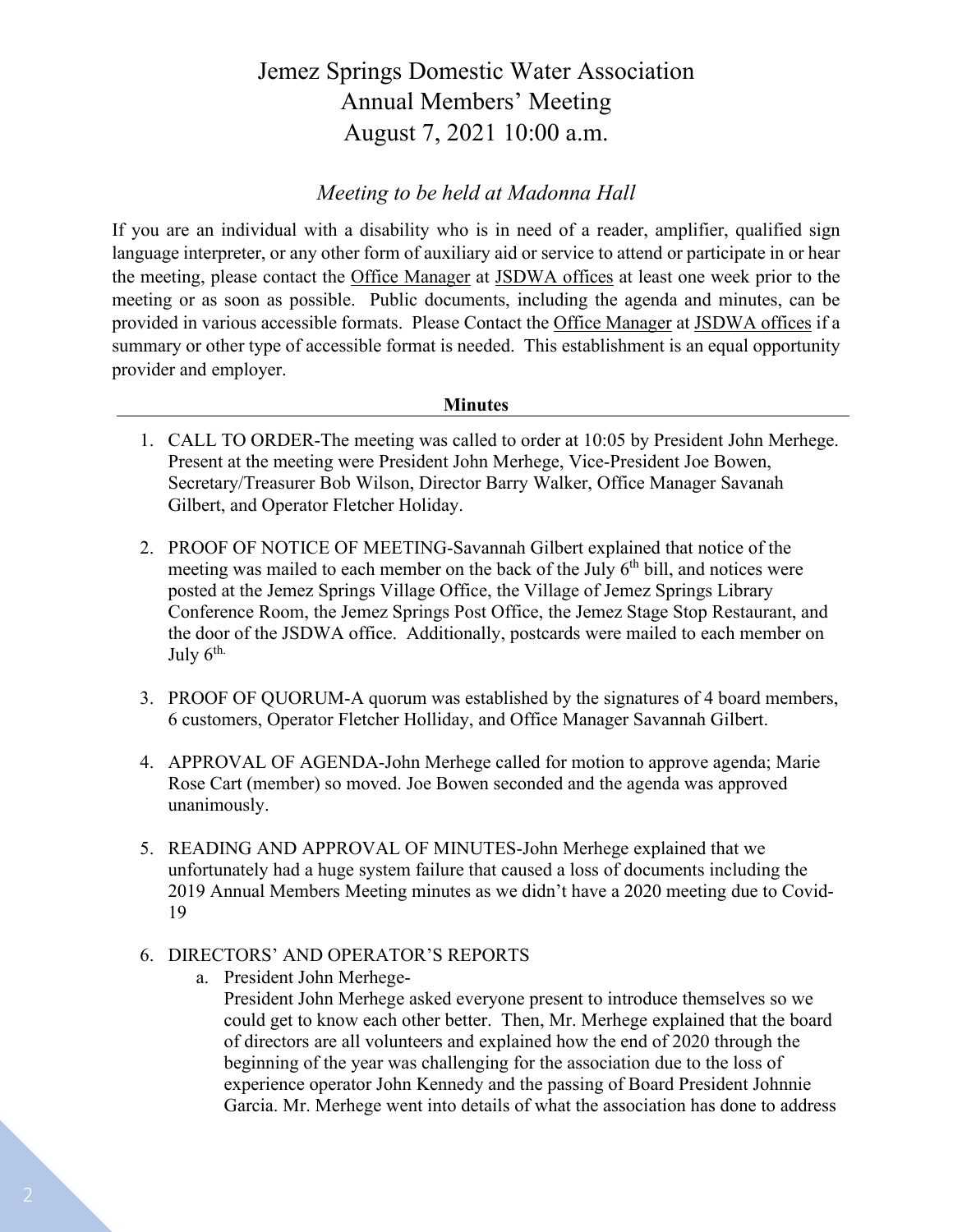the needs of the association during this time. He thanked Fletcher Holliday for the initiatives he took to step into an operator roll when needed, coming off of being with the association for only two weeks prior to John Kennedy's actions. Mr. Merhege also recognized new office manager Savannah Gilbert for the professionalism and efforts made in the office to get things in order and computer systems operating after the massive technology challenges faced with the computer update wiping out the system.

b. Operator Fletcher Holliday-

Fletcher Holliday introduced himself to the members present and went over the system and changes made to bring us closer to being updated with technology as well efforts being put forth to continue to provide quality drinking water to the consumers.

- c. TREASURER'S FINANCIAL REPORT-Secretary/Treasurer Bob Wilson expressed that 2020 saw an increase in cash balances but that will change as there has been extensive system repairs and expenses surrounding needing extra contract laborers to handle sampling and heavy equipment work.
- 7. CURRENT AND FUTURE PROJECTS, INFRASTRUCTURE CAPITAL IMPROVEMENT PLAN- The main goals of the association with regard to capital improvements are to continue with main line replacement south of the Village. The association also is needing to improve storage tanks and upgrade meters to be radio reads as this will eliminate human error on meter reads and help provide information on potential leaks, as well as be able to isolate leaks easier than the current operating model allows.

#### 8. COMMENTS AND CONCERNS FROM THE MEMBERS-

Tom Swetnam mentioned his involvement in Source Water Protection and the real concern our systems have from potential wildfires and what information was provided to handle any contaminations from ash and soot residue if there were to be a wildfire in the area. Mr. Swetnam also mentioned the Forest Service initiatives that will help protect our system from potential wildfires, which include the thinning of so many acres of land.

- 9. ELECTION OF DIRECTORS-Mr. Merhege motioned to reelect officers and asking if there were nominations from the members. There were no new nominations. Board will enter reorganization meeting after annual meeting. Robert Wilson was re-elected for a three-year term, position re-election in 2024. David Ryan was re-elected for a three-year term, position re-election in 2024. John Merhege was re-elected for two-years-due to the passing of previous position; position will be a three-year term coming up for re-election in 2023. Barry Walker was re-elected for a one-year term, position will be re-elected in 2022 for a three-year term.
- 10. OLD OR UNFINISHED BUSINESS- There was no unfinished business to discussed.
- 11. NEW BUSINESS- There was no new business to be discussed.
- 12. ADJOURNMENT- At 11:25am, Ms. Colleen Melloy moved that the meeting be adjourned. Mr. Tom Swetnam seconded the motion and the meeting was adjourned with no objections.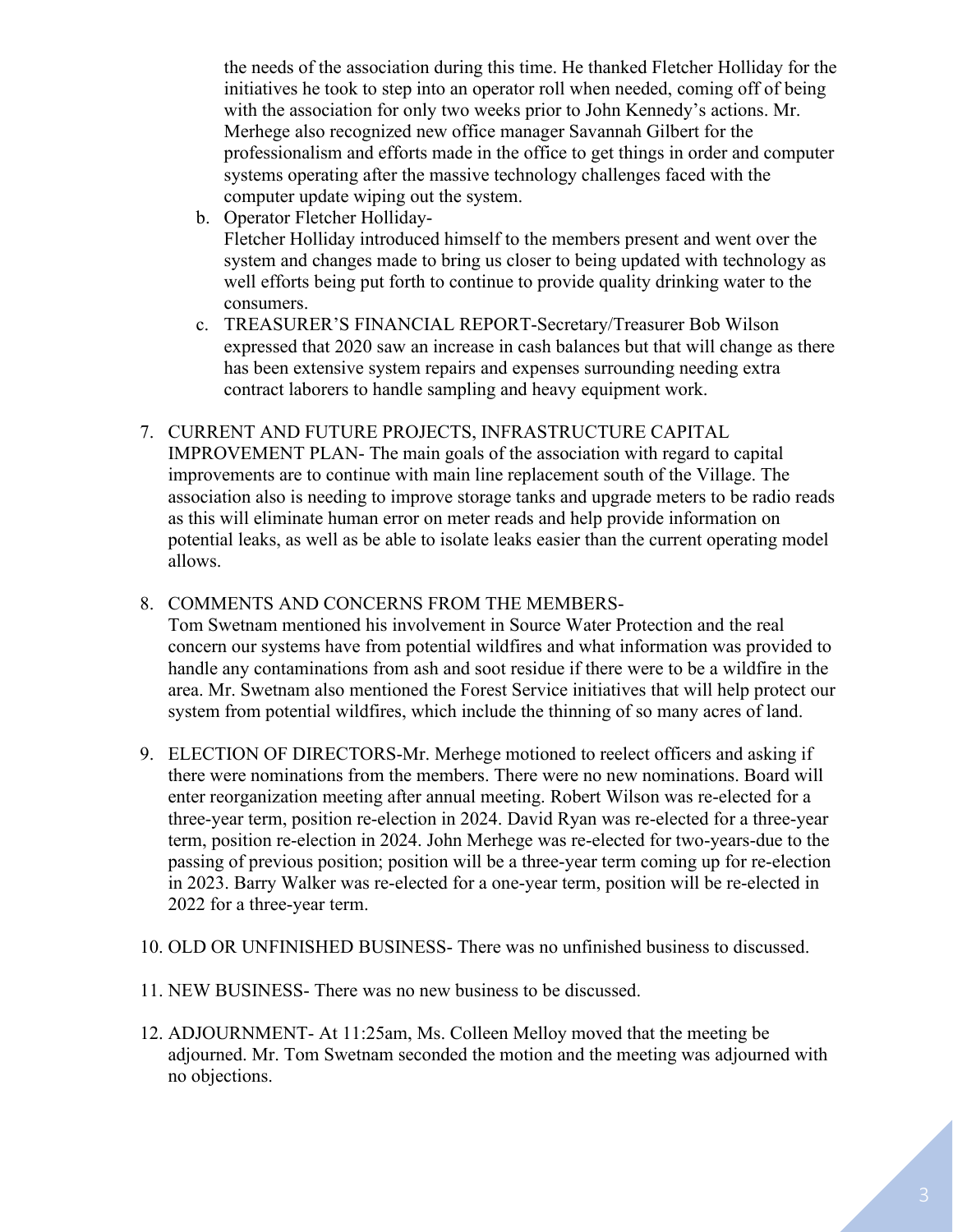# President's Report

President: John Merhege

Welcome to the 2022 Annual Meeting of the Jemez Springs Domestic Water Association. We are now back on the normal annual meeting schedule. Our By-Laws require the meeting to be conducted on the last Saturday of April.

I would like to thank and commend our Office Manager, Savannah Gilbert, for organizing the meeting and pulling things together. Before I review my report, I would like to acknowledge our employees, Fletcher Holliday and Savannah for the tremendous work they performed this year and the outstanding customer service they consistently exhibit. They have both brought new ideas and innovation to their positions as well as being absolutely great to work with. We are extremely grateful to have them and thank them for their dedication. I would also like to thank our Secretary/Treasurer Bob Wilson for all of his efforts as a mentor to Savannah, his significant efforts as our Secretary/Treasurer and all of his volunteer efforts. Bob's work with the many projects that he has taken on has enhanced our operation significantly. My thanks to my fellow Board Members for their support, volunteer hours, great oversight, and guidance. Together we have accomplished a tremendous amount of work this past year.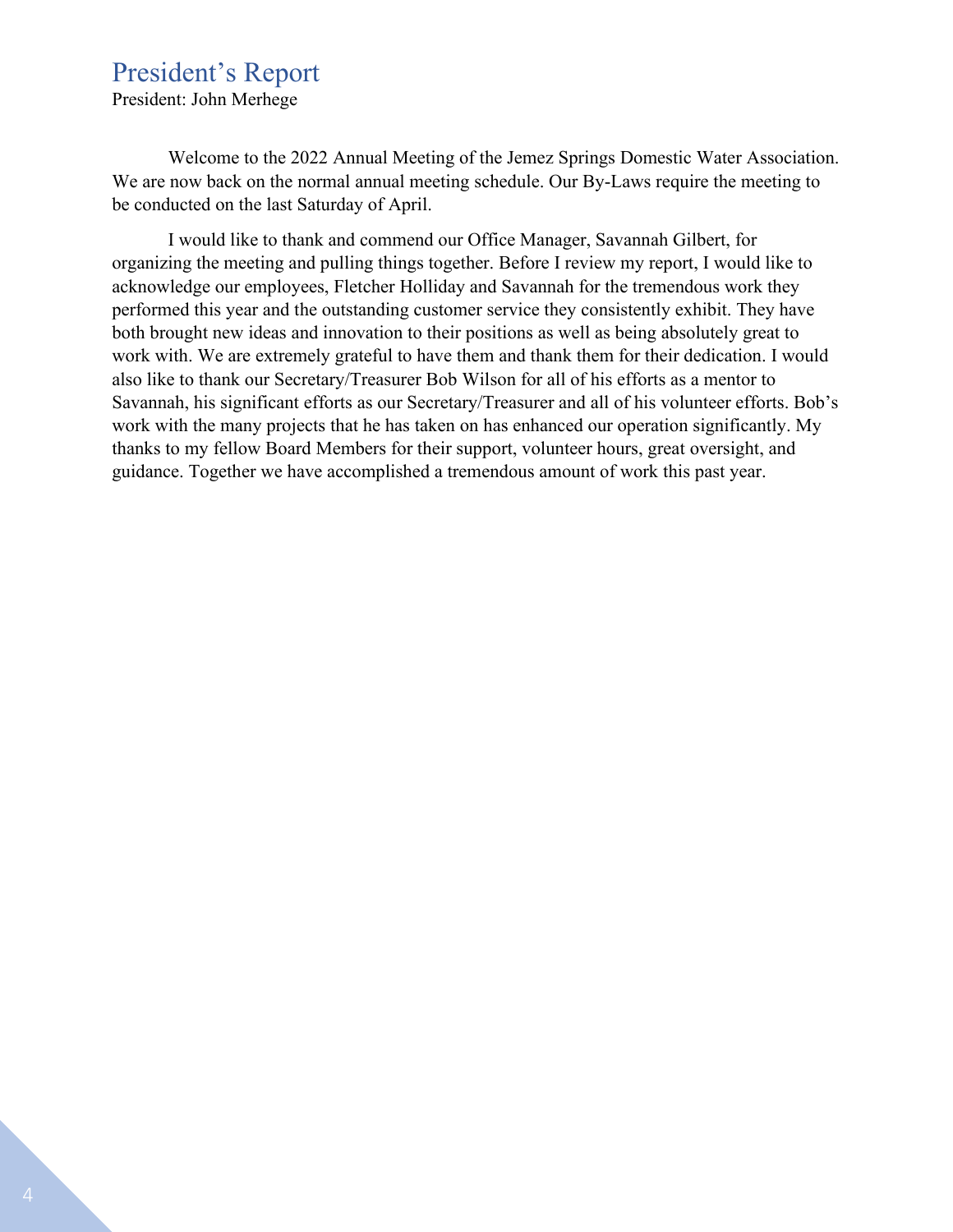# Accomplishments This Year

- o Applied for and allocated \$200K in Capital Outlay funding for continuation of the JSDWA infrastructure projects.
- o Phase 3 of the main line replacement was completed
- o River Road project completed with 400 ft of line replaced.
- o Rebuilt 3 of 5 Pressure Relief station vaults in Area 3
- o Completed the System Water Meter Inventory
- o Installed all new Tank Level Controllers on tank which allows us to monitor tank levels from a distance more periodically, and is an additional tool to help in detecting leaks before there is a major issue.
- o Worked with multiple home owners to repair long standing leaks.
- o Completed another Maintenance overhaul at the Arsenic Treatment Plant

# Ongoing and Future Projects

- o Continue with Phase 4 of the Main Line Replacement project
- o Replace and Rebuild the main System Pressure Relief Valve (PRV)/HUB vault at Area 1
- o Replace Area 3 Vaults 1 and 2 with upgraded single vault
- o Repair Madrid PRV vault
- o Initiate corrective actions as a result of the Water Meter System Inventory
- o Initiate planning for a relocation of the Church Canyon Water storage system

## **Other**

- o Succession planning for our employees
- o NM Rural Water Association completed a SOURCE WATER PROTECTION PLAN to address risks to our water system, which is currently under review by the Board of Directors.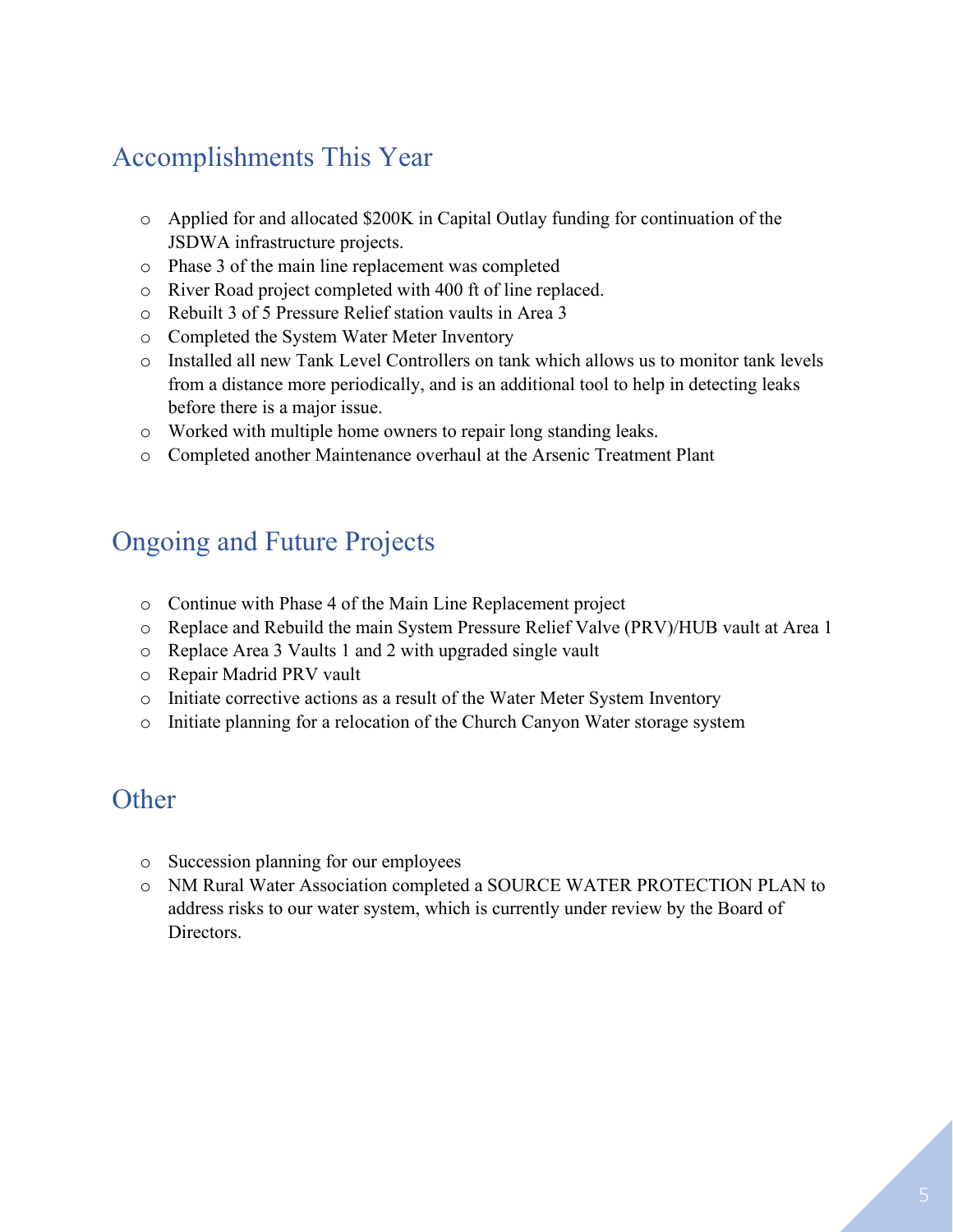# Financial Information

Please note that these financial statements have not yet been audited.

## Statement of Net Position As of 12/31/2021: UNAUDITED

|                                                       | 12/31/2021                 |
|-------------------------------------------------------|----------------------------|
| Assets                                                |                            |
| <b>Current Assets</b>                                 |                            |
| Cash & Cash Equivalents                               | \$<br>328,530              |
| Accounts Receivable (Net)                             | \$<br>29,694               |
| Prepaid Assets<br><b>Total Current Assets</b>         | \$<br>2,741<br>$\mathbf S$ |
|                                                       | 360,965                    |
| <b>Noncurrent Assets</b>                              |                            |
| Cash Restricted to Rental Deposits                    | \$<br>3,149                |
| Capital Assets Not Depreciated                        | \$<br>57,493               |
| Capital Assets net Accumulated Depreciation           | \$2,497,100                |
| Water Rights                                          | \$                         |
| <b>Total Noncurrent Assets</b>                        | \$2,557,741                |
| <b>Total Assets</b>                                   | \$2,918,707                |
| Liabilities and Net Position<br>Liabilities           |                            |
| <b>Current Liabilities</b>                            |                            |
| <b>Accounts Payable</b>                               | \$<br>11,047               |
| <b>Unclaimed Monies</b>                               | \$                         |
| Gross Receipts Tax Payable                            | \$<br>5,091                |
| Interest Payable                                      | \$<br>(86)                 |
| Rental Deposits Payable                               | \$<br>3,149                |
| Compensated Absences, Accrued Payroll & Related Taxes | \$<br>9,063                |
| <b>Total Current Liabilities</b>                      | \$<br>28,263               |
| <b>Long-Term Liabilities</b>                          |                            |
| RIP Loan 13-05                                        | \$<br>46,912               |
| Water Trust Board                                     | \$                         |
| <b>Total Long-Term Liabilities</b>                    | \$<br>46,912               |
| Net Position                                          |                            |
| Net Investments in Capital Assets                     | \$2,507,680                |
| Unrestricted                                          | 335,851                    |
| <b>Total Net Position</b>                             | \$2,843,531                |
| <b>Total Liabilities and Net Position</b>             | \$2,918,707                |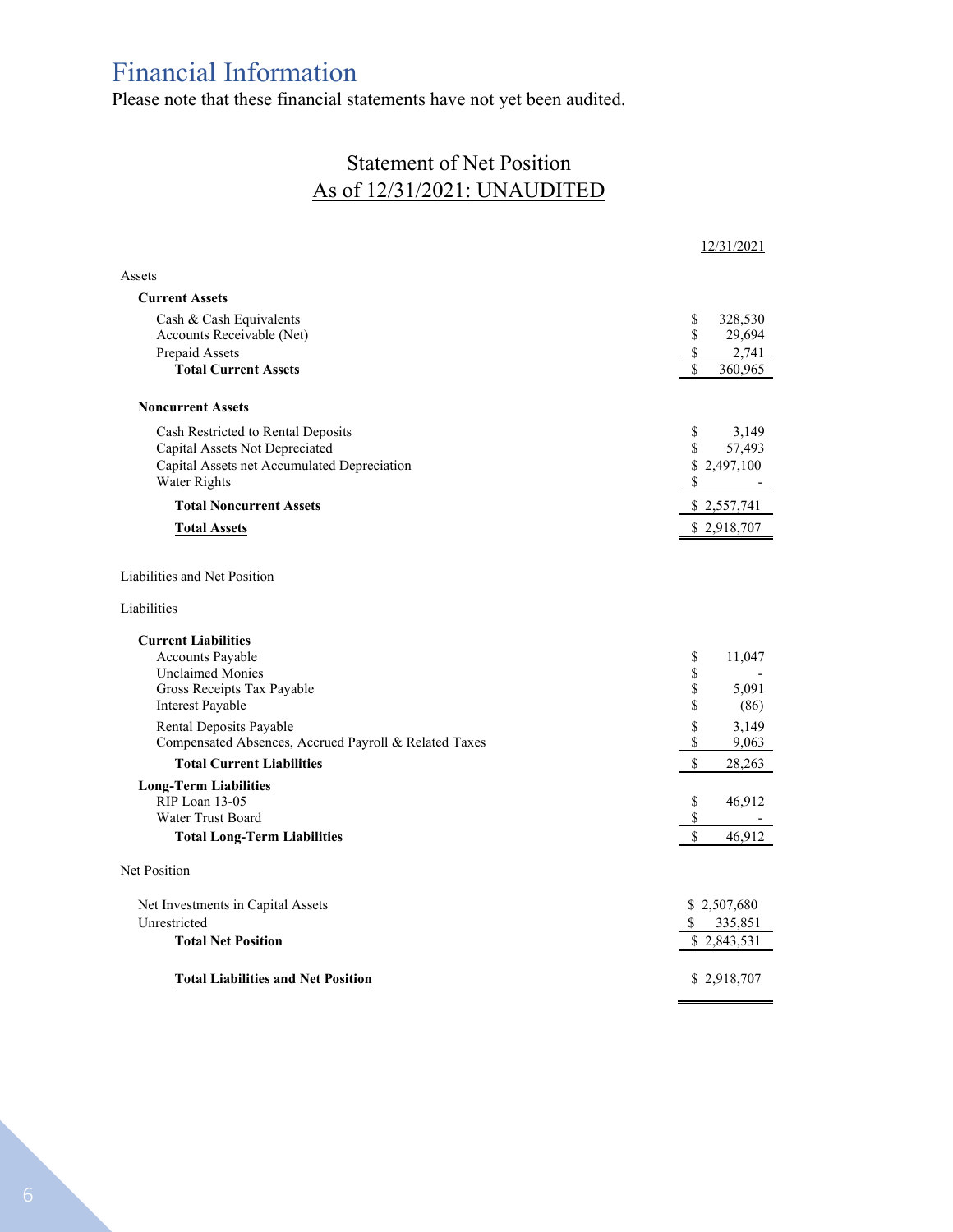# Statement of Revenues, Expenses, and Changes in Net Position For Fiscal Year 1/1/2021-12/31/2021: UNAUDITED

|                                                    | This Month | This Fiscal Year |
|----------------------------------------------------|------------|------------------|
| <b>Operating Revenues</b>                          |            |                  |
| <b>Water Sales</b>                                 | 23,128     | 300,032          |
| Other                                              | 390        | 6,851            |
| <b>Grant Income</b>                                |            | 205,746          |
| <b>Total Operating Revenues</b>                    | 23,518     | 512,630          |
| <b>Operating Expenses</b>                          |            |                  |
| <b>Employee Salaries</b>                           | 6,777      | 81,016           |
| <b>Employee Benefits</b>                           | 708        | 8,587            |
| Payroll Taxes                                      | 535        | 6,719            |
| <b>Other Taxes</b>                                 |            | 1,040            |
| <b>Contract System Repairs</b>                     | 760        | 15,654           |
| <b>Arsenic Treatment Expenses</b>                  | 1,000      | 24,310           |
| Office Expenses                                    | 1,962      | 15,510           |
| <b>Plant Operations</b>                            | 14,628     | 60,248           |
| <b>Tank Monitoring</b>                             | 200        | 2,405            |
| Insurance                                          | 390        | 9,023            |
| Professional Services                              |            | 9,152            |
| Depreciation                                       | 6,122      | 74,013           |
| <b>Transportation Expenses</b>                     | 355        | 5,891            |
| Miscellaneous                                      | 1,096      | 8,688            |
|                                                    | 34,533     | 322,256          |
| <b>Non-Operating Revenues &amp; Expenses</b>       |            |                  |
| <b>Interest Income</b>                             |            | 137              |
| <b>Interest Expense</b>                            | (569)      | (6, 794)         |
| <b>Total Non-Operating Revenues &amp; Expenses</b> | (569)      | (6,656)          |
| <b>Change in Net Position</b>                      | (11, 583)  | 183,718          |
| <b>Year to Date Construction Expenditures</b>      |            | 213,618          |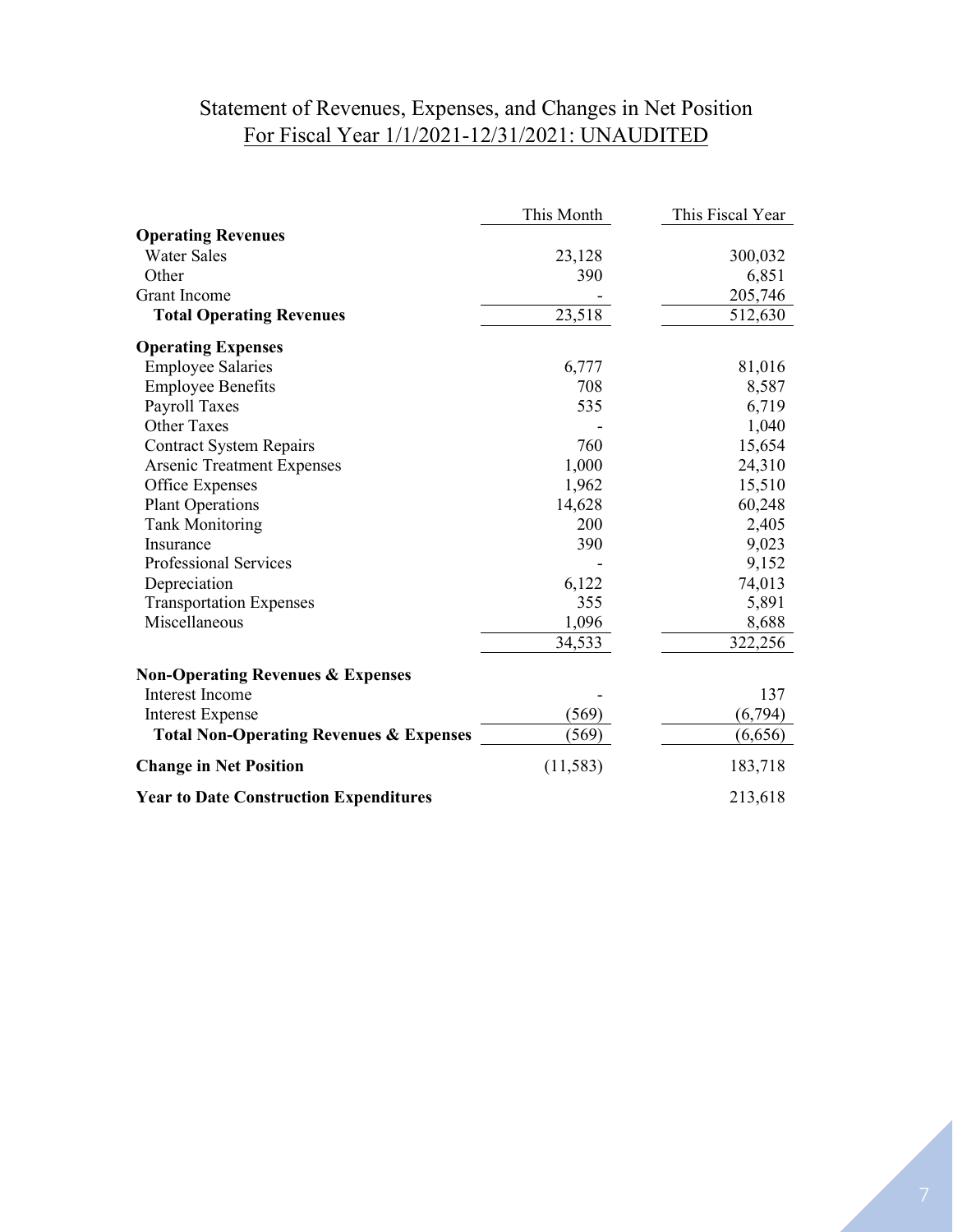# Treasurer's Statement

Secretary/Treasurer: Bob Wilson

Jemez Springs Domestic Water Association Financial Results- Unaudited 12-31-2021

From the accompanying financial statements, it may look like a very good year for the Association. It looks like we had an increase in net position (or income) of about \$183,000. This statement includes the grant income of \$206,000, but not the grant expenditures of \$214,000. It is not unusual to spend more than the grant provides.

This increase in net position turns into a decrease of about \$22,000 without the grant income.

In addition to the project expenditures in excess of grant income, there were repair projects (River Road, large water leaks, etc.). The Association's infrastructure is more than 50 years old. During this year and into the future there will be more major repairs and infrastructure upgrades.

Now in 2022 we are seeing more costly, but necessary, upgrades. Additionally, inflation is also a factor.

We will have a rate increase later this year. For now, we are looking at 4% this first year, with possible future increases.